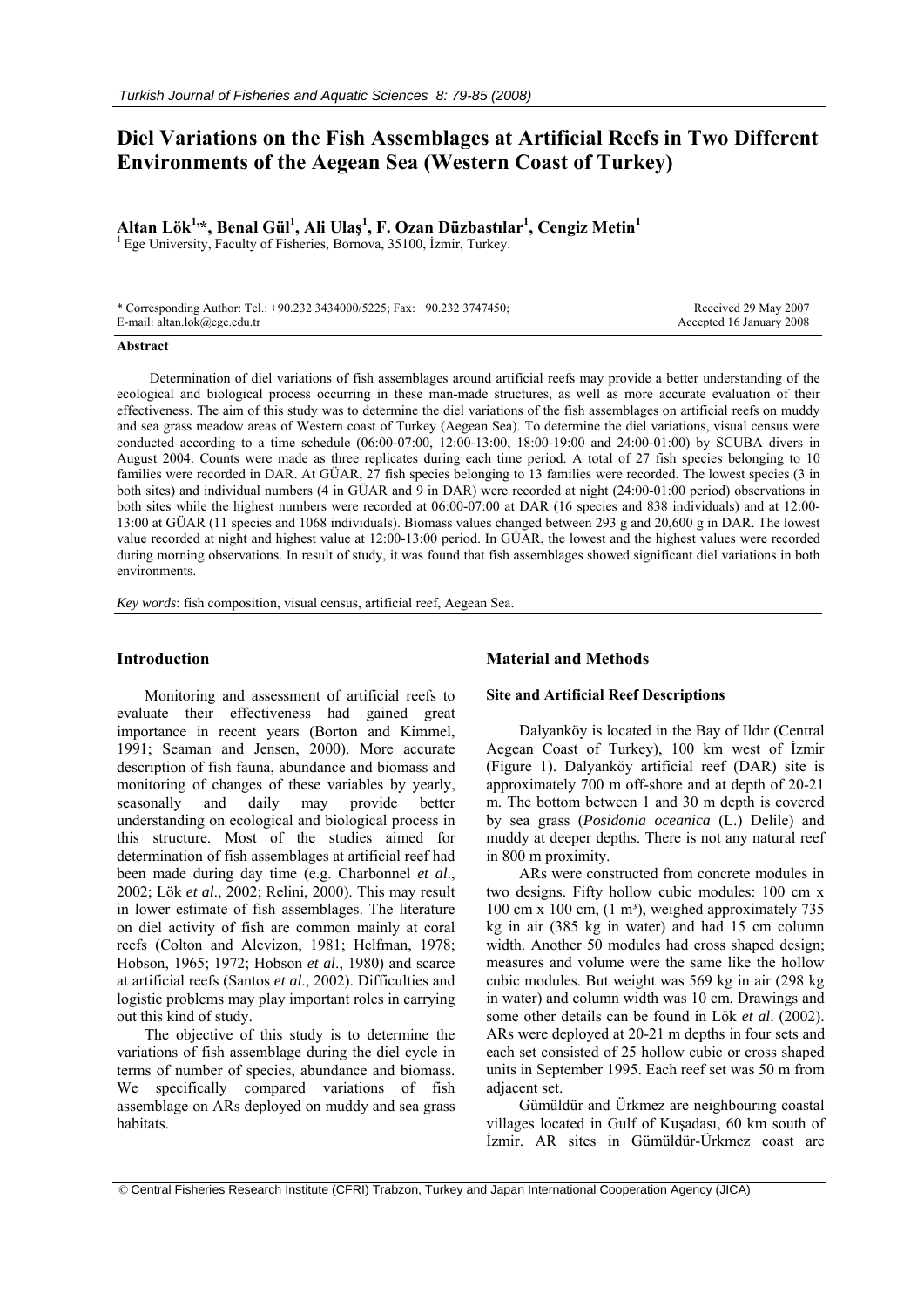

**Figure 1.** Study locations.

approximately 600 m offshore and parallel to shore. Sea bottom between 0-5 m is sandy; 5-15 m is covered by *P. oceanica* meadows and than muddy zone extending to deeper areas. Nearest natural reef is located 1 nautical mile south-east of AR site. These ARs were also constructed from concrete modules in two designs. 180 hollow cubic concrete modules were constructed by Gümüldür Municipality; each measured 120 cm x 120 cm x 120 cm, occupied 1.7  $m<sup>3</sup>$ , weighed approximately 1,365 kg in air (715 kg in water) and had 25 cm column width. These 180 reef modules were deployed in 9 reef sets (each set has 20 modules) at 18-21 m depths in October 1998. Ürkmez Municipality was also constructed 160 pentagondome shape modules; each side of pentagon is 80 cm and height is 150 cm, occupied approximately  $2 \text{ m}^3$ , weighed 1575 kg in air (825 kg in water) and had 25 cm column width. Distances between reef sets in both sites were approximately 200 m.

Wind conditions in Gümüldür-Ürkmez AR (GÜAR) site were worse than Dalyanköy, because this site is open to southward. DAR site is located in a Bay and an only north wind affects the site. Horizontal underwater visibility varied between 15-30 m in Dalyanköy and 5-20 m in Gümüldür-Ürkmez in general. Small scale commercial and recreational fishery activities exist in both areas.

## **Sampling**

Observations were carried out between 3–6 August in DAR and 8–11 August in GÜAR. To determine diel variations in fish assemblages in both sites, visual census methods were used, as described by Harmelin-Vivien *et al*. (1985), Borton and Kimmel (1991), Bohnsack *et al*. (1994), according to a time

schedule 00:00-01:00 (night), 06:00-07:00 (morning), 12:00-13:00 (midday), and 18:00-19:00 (afternoon). Visual count continued until all fish counted. Fast and large fishes were first censused and than cryptic and small species were counted. Fish assemblages in four time periods were sampled for fish composition, abundance and fish size estimation. The names of fish species in this paper are according to Fisher *et al*., (1987). The method of abundance groups for enumeration of fish schools and the size group method for size estimations described by Harmelin-Vivien *et al*. (1985) were used in visual census. Three replicates were conducted for both sites during all sampling period.

Total census was made by divers in all observation periods. Diving time was approximately 10 min for day diving and 15 min for night dives. Our anxiety during night dives was to frighten some fishes. For this reason, we made a plan to reduce possible negative effects of voice (generated by SCUBA equipment) and light. Each dive was started approximately 20 m away from the reef buoy. Underwater lights were kept off until arrival to reef set. While one diver was using 100 watt halogen light and leading a second diver, second diver was recording fish to plate under small light attached to his/her own mask.

Divers (authors) in this study have minimum ten years diving and observation experience in artificial reef sites. Furthermore, they have experience in fish size estimation during last two years in study areas.

#### **Analyses**

Statistical analyses were carried out using SPSS Version 11.0 for Windows®. Biomass estimation was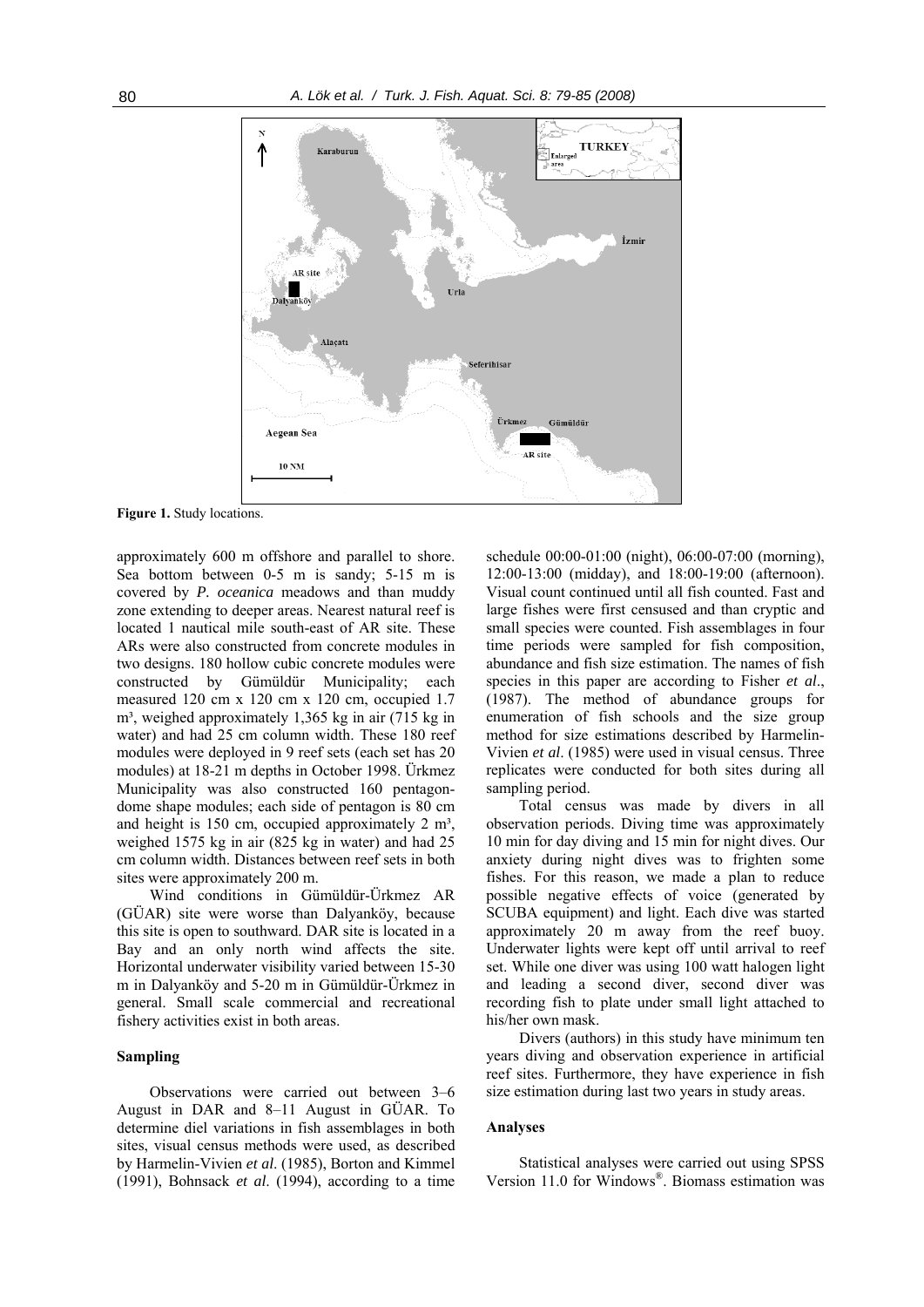made using individual length estimates and length to weight conversion formulas. Length to weight conversion formulas belongings to all fish species could not be obtained from one literature. For this reason, different literatures were used (Rafail, 1972; Bauchot and Bauchot, 1978; Magnusson and Magnusson, 1987; Chauvet, 1991; Dulcic *et al*., 1994; Dulcic and Kraljevic, 1996; Gonçalves *et al*., 1997; Manooch and Potts, 1997; Merella *et al*., 1997; Stergiou and Moutopoulos, 2001; Taskavak and Bilecenoglu, 2001; Abdallah, 2002; Moutopoulos and Stergiou, 2002; Koutrakis and Tsikliras, 2003; Valle *et al*., 2003). Where there was not any available conversion formula, the formula of nearest fish with the most similar body shape was used. Data were obtained from visual counts were non-parametric. For this reason, data were converted to  $log_{10}$  and these converted data analyzed for homogeneity of variance. After that all converted data were analyzed by using the One-Way ANOVA. Jaccard and Bray-Curtis similarity indices were used to measure of the similarity of the structure of fish communities in both AR sites following Washington (1984).

#### **Results**

#### **Assemblage Structure in DARs**

A total of 27 species (3935 fishes) belonging to 10 families were recorded in 36 censuses during 3 sampling days (Table 1). Labridae (10 species) and Sparidae (8 species) were the dominant families in the fish community (67% of the species pool). The lowest values of number of species, abundance and biomass were recorded during night observations while the highest values were recorded at morning observations (Figure 2). Differences between mean values of number of species, abundance and biomass belonging to four time periods were found significant (P<0.05). Distribution of species according to diet was 77.8% carnivore, 18.5% omnivore and 3.7% herbivore.

Nine labrid species (Table 1) were never seen during night diving except one individual of *L*. *merula*; but most of these species were encountered under the canopy of sea grass around ARs at night. *S. cretense* was also not observed at night dives. *C. chromis* and *S. maena* showed peaks in the morning and midday, with lowest value at night. *D. puntazzo*

|                                          |  |  | <b>Table 1.</b> Fish species censused in Dalyanköy AR site during all observation periods. Fish species, common name and diet are |  |
|------------------------------------------|--|--|-----------------------------------------------------------------------------------------------------------------------------------|--|
| according to Fisher <i>et al.</i> (1987) |  |  |                                                                                                                                   |  |

|    | Species                    | Common name             | Diet <sup>1</sup> | Economic      | Total          | <b>Biomass</b> |
|----|----------------------------|-------------------------|-------------------|---------------|----------------|----------------|
|    |                            |                         |                   | value $^2$    | number         | (kg)           |
| 1  | Serranus scriba            | Painted comber          | Car.              | $\mathbb{R}$  | 74             | 6.23           |
| 2  | Mullus surmuletus          | Striped red mullet      | Car.              | $\mathcal{C}$ | 4              | 0.29           |
| 3  | Boops boops                | Bogue                   | Omn.              | CR            | 1              | 0.01           |
| 4  | Dentex dentex              | Common dentex           | Car.              | CR            | 3              | 0.95           |
| 5  | Diplodus annularis         | Annular seabream        | Car.              | CR.           | 145            | 2.59           |
| 6  | Diplodus sargus            | White seabream          | Car.              | C R           | 20             | 3.38           |
| 7  | Diplodus vulgaris          | Two-banded seabream     | Car.              | C R           | 271            | 18.55          |
| 8  | Lithognathus mormyrus      | Striped seabream        | Car.              | C R           | 5              | 0.56           |
| 9  | Diplodus puntazzo          | Sharpsnout seabream     | Omn.              | C R           | 25             | 8.96           |
| 10 | Spondyliosoma cantharus    | <b>Black</b> seabream   | Omn.              | C R           | 15             | 0.98           |
| 11 | Spicara maena              | <b>Blotched</b> picarel | Car.              | C R           | 1,687          | 161.83         |
| 12 | Chromis chromis            | Damselfish              | Car.              |               | 3,344          | 6.96           |
| 13 | Labrus merula              | Brown wrasse            | Car.              | $\mathbb{R}$  | 58             | 7.91           |
| 14 | Labrus viridis             | Green wrasse            | Car.              |               | 47             | 12.73          |
| 15 | Coris julis                | Rainbow wrasse          | Car.              | $\mathbb{R}$  | 22             | 0.48           |
| 16 | Symphodus rostratus        | Beakednose wrasse       | Car.              |               | 9              | 0.12           |
| 17 | Symphodus mediterraneus    | Axillary wrasse         | Car.              |               | 26             | 0.36           |
| 18 | Symphodus melanocercus     | Black-tail wrasse       | Car.              |               | 61             | 0.45           |
| 19 | Symphodus ocellatus        | Wrasse                  | Car.              |               | $\overline{2}$ | 0.02           |
| 20 | Symphodus roissali         | Five-spotted wrasse     | Car.              |               | 9              | 0.11           |
| 21 | Symphodus tinca            | Peacock wrasse          | Car.              |               | 63             | 2.91           |
| 22 | Symphodus doderleini       | Wrasse                  | Car.              |               | 10             | 0.16           |
| 23 | Spariosoma cretense        | Parrot fish             | Omn.              |               | 6              | 0.24           |
| 24 | Parablennius rouxi         | Black-banded blenny     | Her.              |               | 3              | 0.00           |
| 25 | Parablennius gattorugine   | Tompot blenny           | Omn.              |               | $\overline{7}$ | 0.08           |
| 26 | Tripterygion tripteronotus | Black-head blenny       | Car.              |               | 4              | 0.00           |
| 27 | Scorpaena porcus           | Black scorpionfish      | Car.              | C             | 14             | 2.39           |
|    | Total                      |                         |                   |               | 3,935          | 239.25         |

1 Diet: Car carnivore, Her herbivore, Omn omnivore

2 Economic value: C commercial, R recreational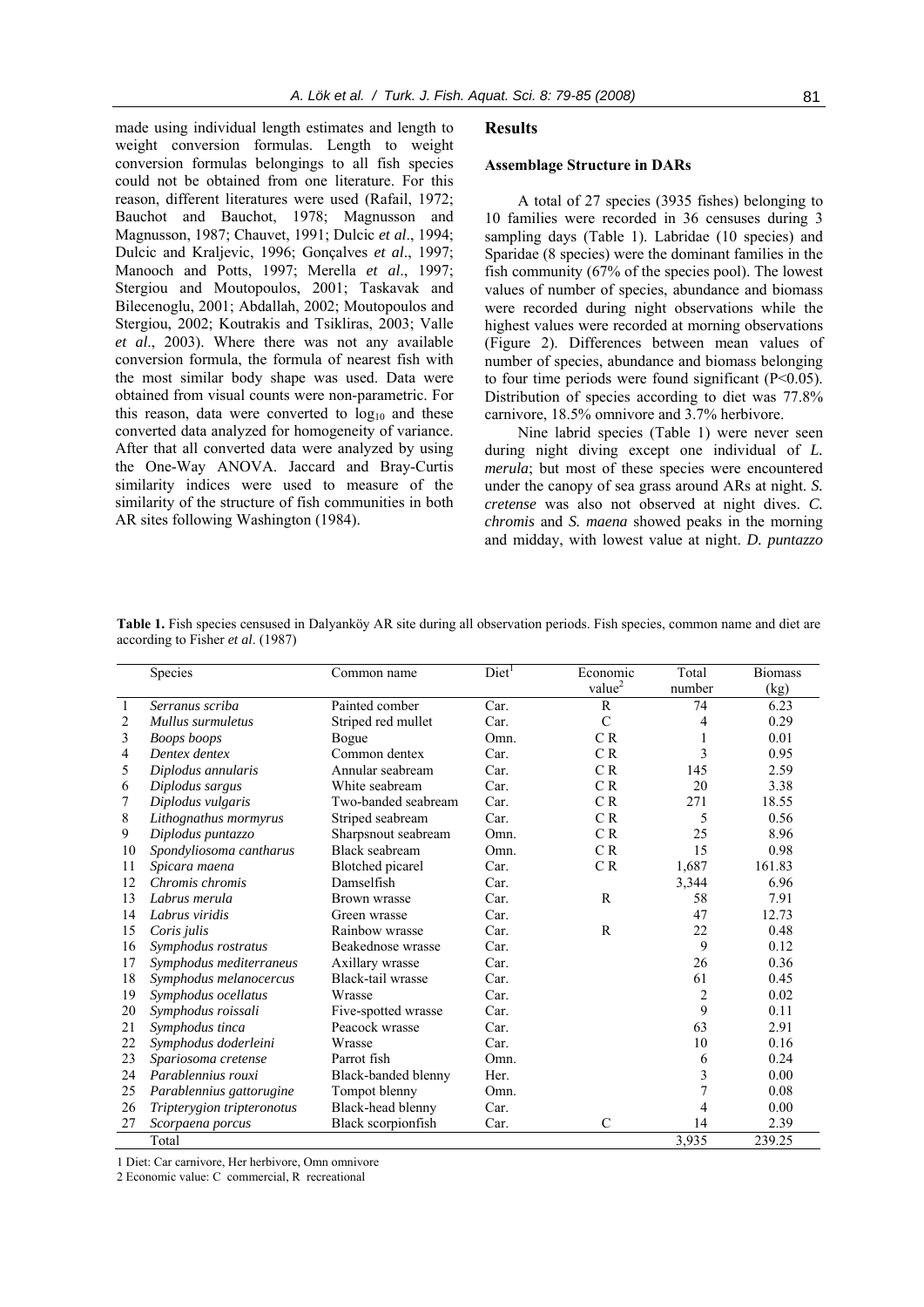was observed only at night and morning periods with peak value at night. *M. surmuletus, B. boops*, *D. dentex*, *P. rouxi* and *T. tripteronotus* occurred in rather low quantities. For this reason, their diel pattern is not clear. All other species displayed a relatively consistent abundance pattern during all observation periods. For sparids, abundance and biomass declined, but number of species remained almost the same during the last day of the observations.

## **Assemblage Structure in GÜARs**

Twenty-seven species (3,460 fishes) belonging to 13 families were recorded in 36 census during 3 sampling days (Table 2). Sparidae (7), Labridae (4), Serranidae (3) and Scorpaenidae (3) were dominant families in the fish composition (63%).

The lowest values of number of species and abundance were recorded at night and afternoon for biomass (Figure 3). The highest values of biomass



**Figure 2.** Mean changes of number of species (a), number of individuals (b) and biomass (c) according to observation periods in DAR. Vertical bars represent the range between minimum and maximum values.



Figure 3. Mean changes of number of species (a), number of individuals (b) and biomass (c) according to observation periods in GÜAR. Vertical bars represent the range between minimum and maximum values.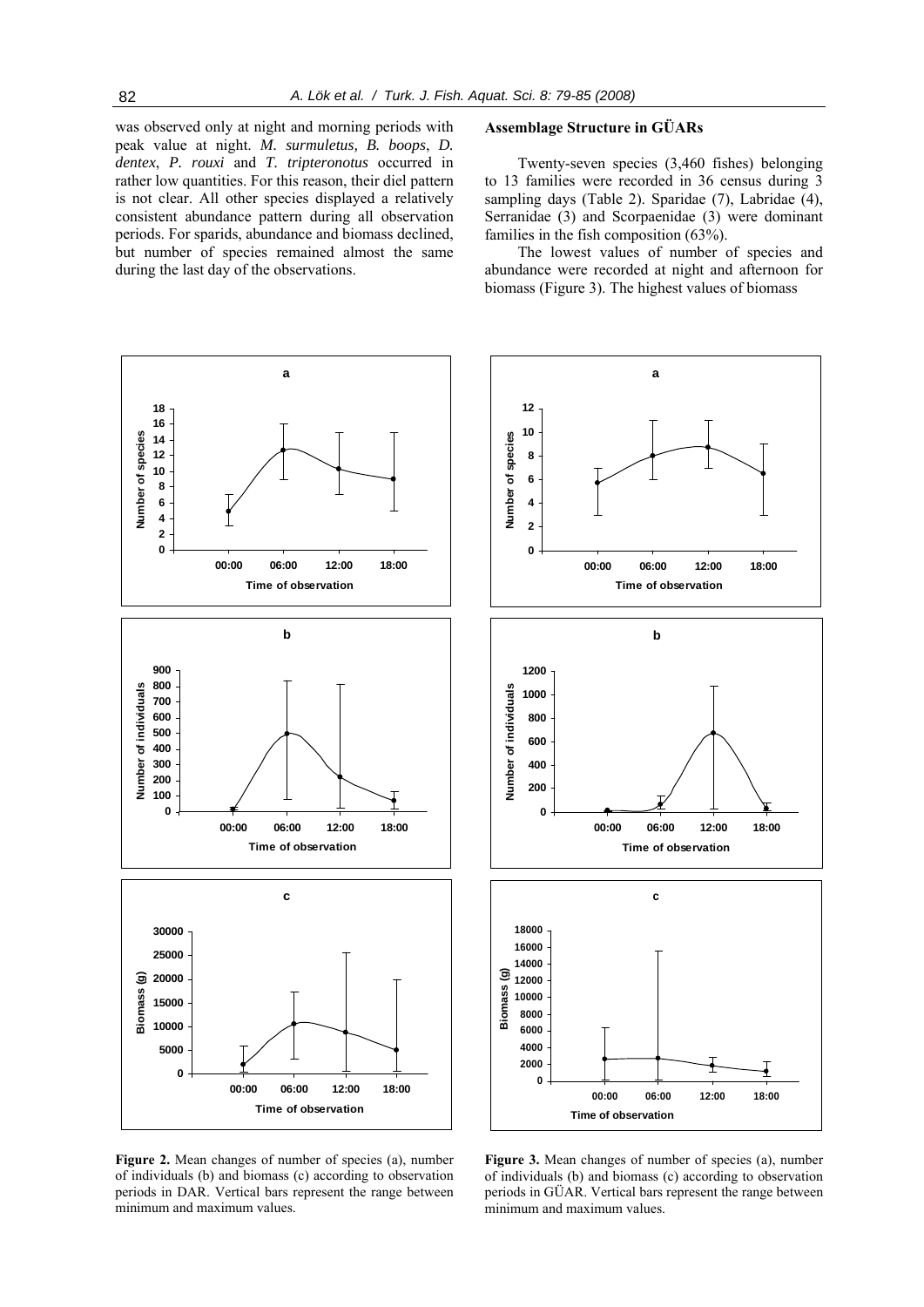|              | Species                    | Common name            | Diet <sup>1</sup> | Economic           | Total          | <b>Biomass</b> |
|--------------|----------------------------|------------------------|-------------------|--------------------|----------------|----------------|
|              |                            |                        |                   | value <sup>2</sup> | number         | (kg)           |
| $\mathbf{1}$ | Muraena helena             | Mediterranean moray    | Car.              |                    | 3              | 0.1            |
| 2            | Conger conger              | European conger        | Car.              |                    |                | 0.03           |
| 3            | Serranus cabrilla          | Comber                 | Car.              | R                  | 75             | 3.67           |
| 4            | Epinephelus costae         | Goldblotch grouper     | Car.              | C R                | 5              | 3.9            |
| 5            | Epinephelus marginatus     | Dusky grouper          | Car.              | C R                | 6              | 0.52           |
| 6            | Apogon imberbis            | Cardinal fish          | Car.              |                    | 5              | 0.01           |
| 7            | Lichia amia                | Leerfish               | Car.              | $\mathbb{R}$       |                | 13.86          |
| 8            | Sciaena umbra              | Brown meagre           | Car.              | $\mathcal{C}$      | 19             | 6.1            |
| 9            | Mullus barbatus            | Red mullet             | Car.              | $\mathcal{C}$      | $\overline{c}$ | 0.43           |
| 10           | Mullus surmuletus          | Striped red mullet     | Car.              | $\overline{C}$     | 9              | 0.36           |
| 11           | Dentex dentex              | Common dentex          | Car.              | C R                | $\overline{7}$ | 4.03           |
| 12           | Diplodus annularis         | Annular seabream       | Car.              | C R                | 11             | 0.32           |
| 13           | Diplodus sargus            | White seabream         | Car.              | C R                | 6              | 0.59           |
| 14           | Diplodus vulgaris          | Two-banded seabream    | Car.              | C R                | 216            | 12.09          |
| 15           | Oblada melanura            | Saddled seabream       | Omn.              | C R                | 16             | 2.75           |
| 16           | Diplodus puntazzo          | Sharpsnout seabream    | Omn.              | C R                | 9              | 5.46           |
| 17           | Sarpa salpa                | Salema                 | Her.              | CR                 | 17             | 2.54           |
| 18           | Chromis chromis            | Damselfish             | Car.              |                    | 2,705          | 4.62           |
| 19           | Coris julis                | Rainbow wrasse         | Car.              | R                  | 3              | 0.11           |
| 20           | Symphodus tinca            | Peacock wrasse         | Car.              |                    |                | 0.07           |
| 21           | Thalossoma pavo            | Ornate wrasse          | Car.              | $\mathbf{R}$       | 42             | 0.64           |
| 22           | Symphodus doderleini       | Wrasse                 | Car.              |                    | 44             | 0.17           |
| 23           | Parablennius rouxi         | Black-banded blenny    | Her.              |                    | 144            | 0.12           |
| 24           | Tripterygion tripteronotus | Black-head blenny      | Car.              |                    | 1              | 0.00           |
| 25           | Scorpaena porcus           | Black scorpionfish     | Car.              | C                  | 72             | 5.33           |
| 26           | Scorpaena scrofa           | Red scorpionfish       | Car.              | C                  | 35             | 12.12          |
| 27           | Scorpaena notata           | Small red scorpionfish | Car.              | C                  | 5              | 0.02           |
|              | Total                      |                        |                   |                    | 3,460          | 79.95          |

**Table 2.** Fish species censused in Gümüldür-Ürkmez AR sites during all observation period. Fish species, common name and diet are according to Fisher *et al*. (1987)

1 Diet: Car carnivore, Her herbivore, Omn omnivore.

2 Economic value: C commercial, R recreational.

were determined at night and during morning observation. But a big *L. amia* individual (approx. 1 m total length and 13 kg) was observed during morning census. If we exclude this individual, mean value of biomass at morning observation will be slightly higher than afternoon period. The highest values of number of species and abundance were recorded during midday observations. While differences between mean value of number of species and abundance in comparisons of four observation periods were found significant (P<0.05), differences between biomass values were found insignificant (P>0.05). Distribution of species according to diet was 85.2% for carnivore, 7.4% for omnivore and 7.4% for herbivore.

All other sparid species except for *D. annularis* and *D. vulgaris* were observed only at night while all labrids, *C. chromis, P. rouxi, S. scrofa* and *S. notata* were not observed during night time. Although abundance of *S. umbra* showed similarity during night, morning and midday periods, it was not encountered in afternoon. *S. porcus* showed peak value in afternoon, with the lowest value at night. *S. cabrilla* and *D. vulgaris* displayed a relatively consistent pattern during all periods. Because of low abundances, diel patterns of other species are not clear.

## **Comparisons of Habitat Assemblages**

Habitat assemblages based on number of species, abundance and biomass for overall and observation periods were compared in DAR and GÜAR. Number of species (27) was the same in both sites but compositions of species were different. Each site has 15 different and 12 common species (42 species in total). Similarity indices of fish communities in both sites were found 28.57% with Jaccard and 65.31% with Bray-Curtis. Since Bray-Curtis index is including the number of individuals into the analysis, similarity between fish communities was found high but similarity was found very low when we used Jaccard index, because this index expresses the percentage of species shared in common (Washington, 1984). GÜAR has 3 more families (13) than DAR (10). While Labridae and Sparidae were dominant with 10 and 8 species in DAR, respectively, Sparidae was dominant with 7 species in GÜAR and followed by Labridae (4), Serranidae (3) and Scorpaenidae (3).

In general, comparison of both sites according to mean values of number of species, abundance and biomass, differences was not found significant (P>0.05). Differences between mean values of number of species, abundance and biomass at night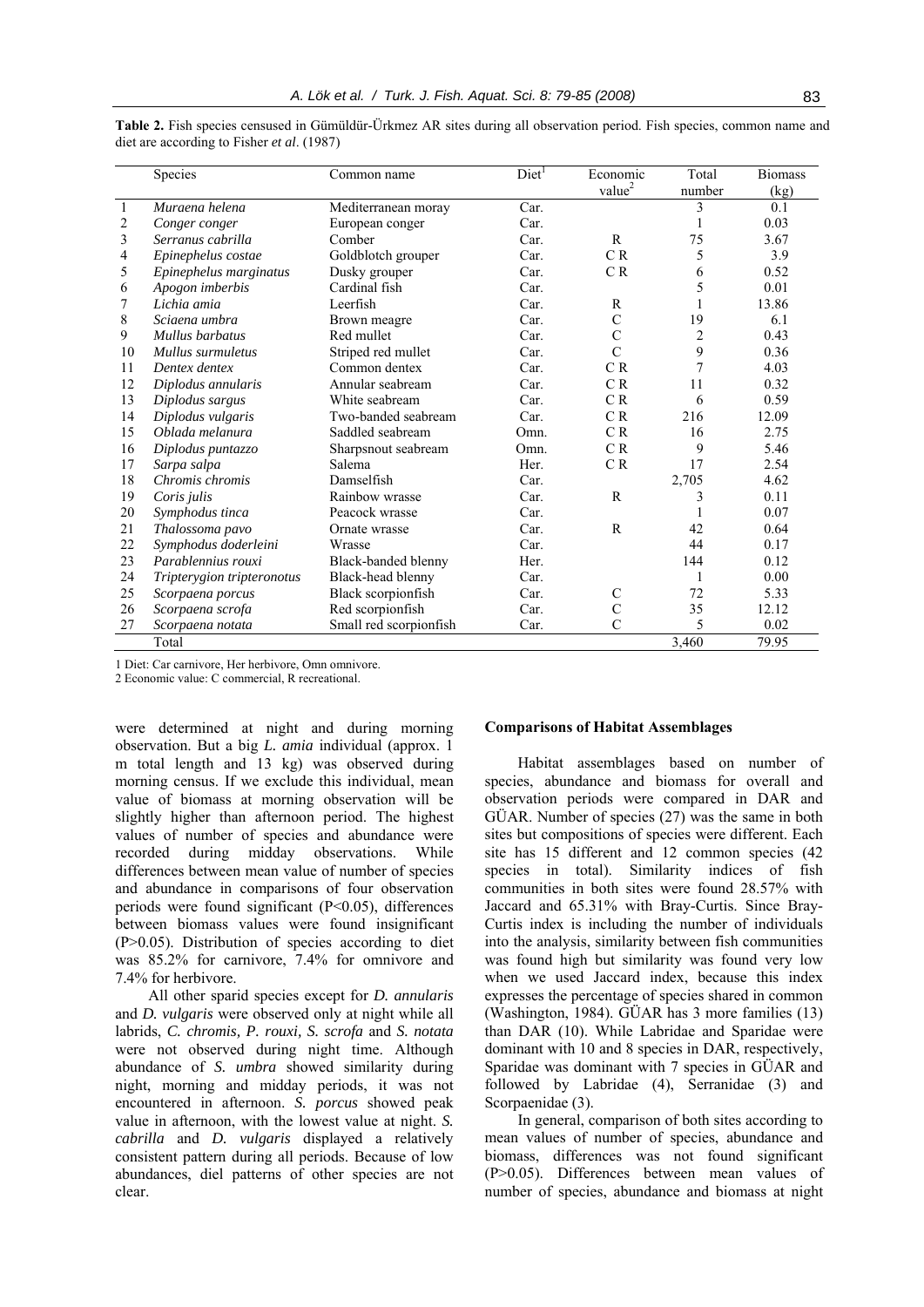and midday observations in both sites were not found significant (P>0.05). But for the morning data, differences between all values were found significant (P<0.05). For the afternoon data, differences between abundance values were found significant while differences in number of species and biomass were not significant (P>0.05).

Diet compositions were similar in both sites, but the ratio of carnivore species in GÜAR (85.2%) was higher than that in DAR (77.2%) and omnivore species has higher ratio in DAR (18.5%) in comparison to that in GÜAR (7.4%).

## **Discussion**

Fish assemblages showed diel variations in both environments. This is the first study on determination of diel variations of fish assemblages at the ARs in Aegean and Mediterranean Seas. We found a similar study belonging to Santos *et al*. (2002) who conducted it at the Atlantic Coast of Portugal. We can compare fish assemblages in GÜAR thanks to this study, because some characteristics of their artificial reef area have similar conditions to GÜAR site (muddy environment and 21 m depth). Fish assemblage variations during the day are similar in both studies. Numbers of species and abundance (density in Santos' paper) have peak values at midday period and during at night observations. Sparidae is dominant family in both studies, but we determined more species than Santos' study (27 vs. 18). This may be due to different visual census methods and biogeographically conditions.

Significant variation in diurnal abundances at the four time periods  $(09:00 - 12:00 - 15:00 - 18:00)$  had been found by Colton and Alevizon (1981) in Bahamian coral reef fish assemblage. If we consider similar time period in our study, our results support their findings.

*C. chromis* and *S. maena* have a major role in increasing and decreasing of abundance and biomass between observation periods at DAR. This species is forming schools during day time and feed on zooplanktons and they prefer to hide into reef units and under the canopy of sea grass at night. As these two species, all labrids have a clear diel activity pattern. They prefer to hide during the night (Santos *et al*., 2002) while they are active, seeking food during the day. Helfman's (1978) suggest is that the timing of activities is a familial characteristic in general.

*C. chromis* has also an important place at high abundance at GÜAR during day time. Variation of biomass between observation periods at GÜAR is mainly due to Sparidae species. Especially existence of big *D. dentex*, *D. sargus*, *D. puntazzo* and *S. salpa* during the night is to increase the biomass of this observation period. Because of the existence of these carnivores, small fish such as *P. rouxi*, *T. tripteronotus*, *S. doderleini*, *T. pova* and *C. chromis* hide to crevices of artificial reef units.

Although difference of the fish assemblage (size, abundance and biomass) was not found significant between two environments, the similarity of community structures was found very low (28.57%). This difference may be due to location, type and quantity of surrounding substrates and isolation from similar habitats (Bohnsack *et al*., 1991).

*E. marginatus* is an endangered (EN – A2a) species. Six individuals belonging to this species were recorded at GÜAR during study period. This species uses artificial reefs as a shelter and feeding area according to our underwater observations. Artificial reefs can be used conservation tool for this species.

This study was carried out in a short period because of some limitations (e.g. logistics, weather conditions, diving equipment). But the study had showed that fish assemblages in both environments have clear diel variations. Results should considered at the evaluation of artificial reef effectiveness. To determine diel activity patterns of fish according to the feeding habits, longer study time, hourly observation periods and stomach analysis should be taken into account as done by Hobson (1965).

# **Acknowledgments**

This project was supported by The Scientific and Technical Research Council of Turkey (Project No: TBAG-2275). We thank to B. Rüzgar and E. Ergün for logistic support and crews of the Research Vessel (EGESÜF) O. Öner and A. Aksade. We also thank G. Metin, İ. Aydın, E. Özvatan and T. Laleli for their help during the cruise and N. Güneş and M. Bilecenoğlu for assistance with data analysis and H. Özbilgin for his help in preparing the manuscript in English.

## **References**

- Abdallah, M. 2002. Length-weight relationship of fishes caught by trawl off Alexandria, Egypt. Naga ICLARM Q., 25(1): 19-20.
- Bauchot, R. and Bauchot, M.L. 1978. Coefficient de condition et indice pondéral chez les téléostéens.. Cybium, 3(4): 3-16.
- Bohnsack, J.A., Johnson, D.L. and Ambrose, R.F. 1991. Ecology of artificial reef habitats and fishes. In*:* W. Seaman, Jr., L.M. Sprague (Eds.), Artificial Habitat for Marine and Freshwater Fisheries, Academic Press Inc. New York: 61-107.
- Bohnsack, J.A., Harper, D.E., McClellan, D.B. and Hulsbeck, M. 1994. Effects of reef size on colonization and assemblage structure of fishes at artificial reefs off southeastern Florida, U.S.A. Bulletin of Marine Science, 55(2-3): 796-823.
- Borton, S.A. and Kimmel, J.J. 1991. Environmental assessment and monitoring of artificial reefs. In*:* W. Seaman Jr., L.M. Sprague (Eds.), Artificial Habitats for Marine and Freshwater Fisheries, Academic Press Inc, New York: 177-236.
- Charbonnel, E., Serre, C., Ruitton, S., Harmelin, J.G. and Jensen, A. 2002. Effects of increased habitat complexity on fish assemblages associated with large